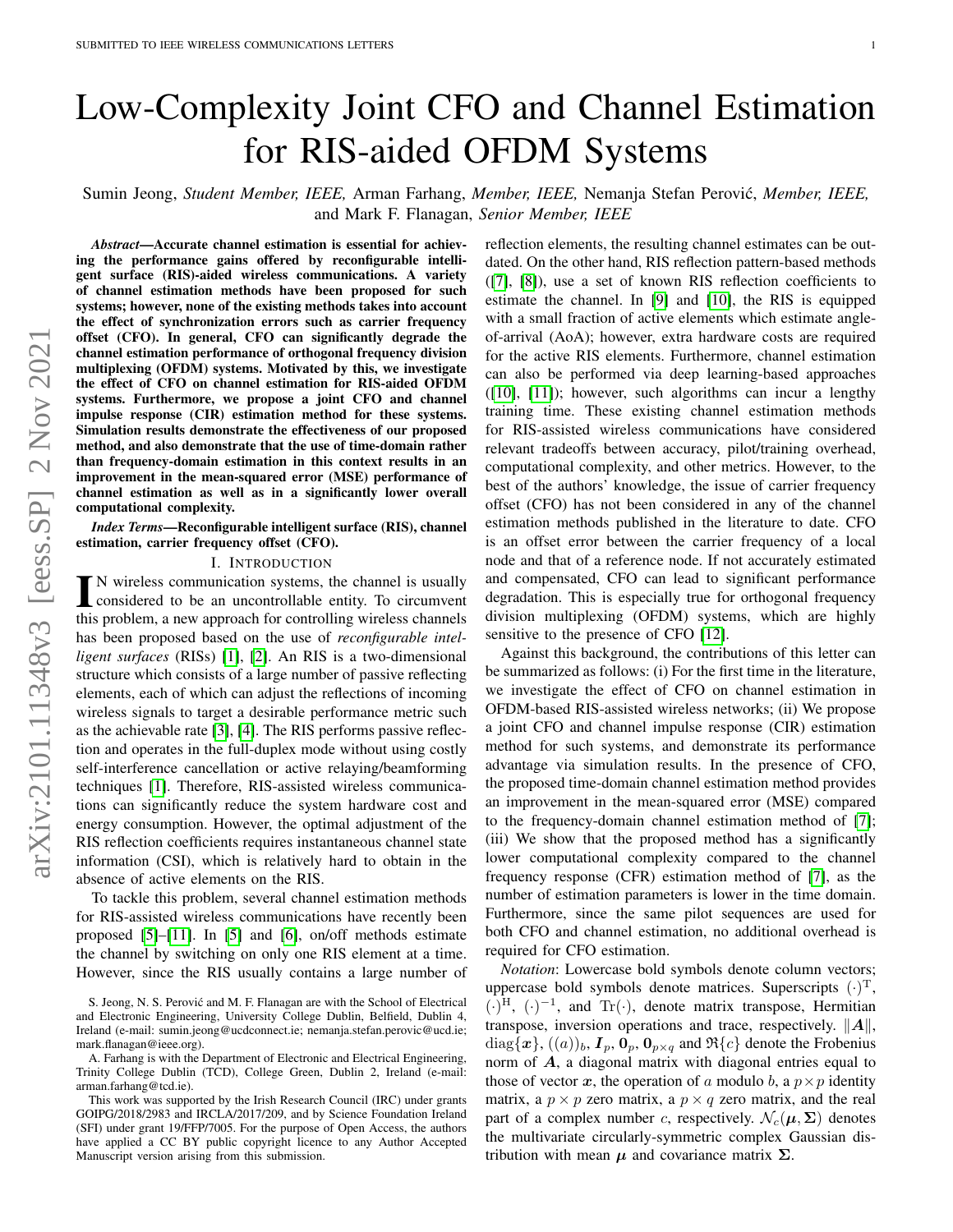<span id="page-1-0"></span>

Fig. 1: RIS-aided wireless communication network.

# II. SYSTEM MODEL

In this letter, we consider an RIS-aided OFDM system with N subcarriers transmitting over frequency-selective fading channels. As shown in Fig. [1,](#page-1-0) the RIS is deployed to assist in uplink communication from a single-antenna user to a singleantenna base station  $(BS)^1$  $(BS)^1$ . The RIS consists of M passive reflecting elements, each of which can independently adjust the phase of the reflected signal. Consequently, there are  $M+1$ channel paths (i.e., the direct path and the M reflected paths). To estimate the  $M + 1$  channels, the pilot frame structure has  $M + 1$  blocks (details to be provided in Section III-A).

For each block  $k \in \{0, 1, ..., M\}$ , a frequency-domain OFDM symbol  $s_k = [s_k(0), s_k(1), \ldots, s_k(N-1)]^T$  and an RIS reflection coefficient vector  $\boldsymbol{\phi}_k = [\phi_{0,k}, \phi_{1,k}, \dots, \phi_{M,k}]^{\mathrm{T}}$ are assigned. In this letter, we assume ideal (i.e., lossless) signal reflection, and thus we have  $|\phi_{m,k}| = 1$  for every  $m, k$ . Path 0 represents the direct path and its "RIS reflection coefficient" is unity, i.e.,  $\phi_{0,k} = 1$  for all k. The pilot symbols and the pre-designed RIS reflection pattern matrix  $\mathbf{\Phi} = [\phi_0, \phi_1, \dots, \phi_M]$  are assumed to be known at the BS. The total transmission power is assumed to be equally allocated over N subcarriers, i.e.,  $\mathbb{E}\{|s_k(n)|^2\} = P_t/N \ \forall \ k, n$ .

We assume that all channels exhibit frequency-selective fading. Furthermore, it is assumed that the baseband equivalent channels from the user to the BS have a maximum delay spread of L samples.  $g_m = [g_m(0), g_m(1), \ldots, g_m(L-1)]^T$ represents the CIR of path  $m \in \{0, 1, ..., M\}$  from the user to the BS, where  $g_m(l) \sim \mathcal{CN}(0, p(l))$  and  $p(l)$ represents the channel power delay profile (PDP), where  $\sum_{l=0}^{L-1} p(l) = 1$  (this is justified as the RIS elements are collocated).  $h_m = [h_m(0), h_m(1), \dots, h_m(N-1)]^T =$  $\boldsymbol{F}_N[\boldsymbol{g}_m^{\rm T} \quad \boldsymbol{0}_{1\times(N-L)}^{\rm T}]^{\rm T}$  represents the corresponding CFR, where  $\boldsymbol{F}_N = [\boldsymbol{f}_0, \boldsymbol{\dot{f}}_1, \dots, \boldsymbol{f}_{N-1}]$  denotes the  $N \times N$  normalized discrete Fourier transform (DFT) matrix with the elements  $[\boldsymbol{F}_N]_{p,q} = \frac{1}{\sqrt{q}}$  $\frac{1}{N}e^{-j\frac{2\pi pq}{N}}$  for  $0 \le p, q \le N-1$ . The overall CFR at pilot block k,  $h_{\phi,k} = [h_{\phi,k}(0), h_{\phi,k}(1), \dots, h_{\phi,k}(N-1)]^{\mathrm{T}}$ , can be written as

$$
\boldsymbol{h}_{\phi,k} = \sum_{m=0}^{M} \boldsymbol{h}_m \phi_{m,k}.
$$
 (1)

The user's transmitter performs the  $N$ -point inverse discrete Fourier transform (IDFT) of  $s_k$  to obtain the time-domain signal  $x_k = \bm{F}_N^{\rm H} \bm{s}_k = [x_k(0), x_k(1), \dots, x_k(N-1)]^{\rm T}$ . After the addition of a cyclic prefix (CP) with length  $L_{\text{CP}} \geq L$   $(x_k(u) = x_k(u+N)$  for  $-L_{\text{CP}} \le u \le -1$ , the resulting time-domain signal is transmitted to the BS. After CP removal and N-point DFT operations at the BS, the received signal on subcarrier *n* at pilot block  $k$  can be written as [\[12\]](#page-4-11)

<span id="page-1-2"></span>
$$
y_k(n) = e^{j\frac{2\pi\epsilon L_{\rm P}k}{N}} \sum_{p=0}^{N-1} s_k(p) f_s(p - n + \epsilon) h_{\phi,k}(p) + w_k(n), \tag{2}
$$

where  $\epsilon \in (-0.5, 0.5]$  denotes the CFO normalized to the subcarrier spacing,  $f_s(\alpha) = \frac{\sin(\pi \alpha)}{N \sin(\pi \alpha/N)} e^{j\pi \frac{N-1}{N} \alpha}$ ,  $L_p = L_{\text{CP}} + N$ is the pilot length of each pilot block, and  $w_k(n)$  is frequencydomain circularly-symmetric complex additive white Gaussian noise (AWGN) having zero mean and variance  $\sigma^2$ .

Stacking the received signals at pilot block  $k$ ,  $y_k = [y_k(0)]$ ,  $y_k(1), \ldots, y_k(N-1)$ <sup>T</sup>, [\(2\)](#page-1-2) can be represented in a vector as

$$
\boldsymbol{y}_k = e^{j\frac{2\pi\epsilon L_{\rm p}k}{N}} \boldsymbol{\Lambda}(\epsilon) \operatorname{diag}\{\boldsymbol{s}_k\} \boldsymbol{H} \boldsymbol{\phi}_k + \boldsymbol{w}_k, \tag{3}
$$

<span id="page-1-3"></span>where  $\Lambda(\epsilon)$  is an  $N \times N$  right-circulant matrix with the first column  $[f_s(\epsilon), f_s(\epsilon-1), \ldots, f_s(\epsilon-N+1)]^{\mathrm{T}}$ ,  $\boldsymbol{H} =$  $[h_0, h_1, \ldots, h_M]$ , and  $w_k = [w_k(0), w_k(1), \ldots, w_k(N-1)]^T$ .

## III. CFO EFFECT ON CFR ESTIMATION

In this section, we provide a brief overview of the CFR estimation method in [\[7\]](#page-4-7) and demonstrate that small CFO values can significantly affect the channel estimation performance.

#### *A. Case i: Perfect frequency synchronization*

When  $\epsilon = 0$  (i.e., no CFO),  $\Lambda(0)$  is an identity matrix. From  $(3)$ , by taking the N-point IDFT and then truncating it to the first L elements, the estimate of the overall CIR can be obtained as

$$
\hat{\boldsymbol{g}}_{\phi,k} = \boldsymbol{F}_{N,L}^{\mathrm{H}} \operatorname{diag}\{\boldsymbol{s}_k\}^{-1} \boldsymbol{y}_k \n= \boldsymbol{F}_{N,L}^{\mathrm{H}} \boldsymbol{H} \boldsymbol{\phi}_k + \boldsymbol{F}_{N,L}^{\mathrm{H}} \operatorname{diag}\{\boldsymbol{s}_k\}^{-1} \boldsymbol{w}_k,
$$
\n(4)

where  $\mathbf{F}_{N,L} = [\mathbf{f}_0, \mathbf{f}_1, \dots, \mathbf{f}_{L-1}]$ . Consequently,  $\mathbf{h}_{\phi,k}$  is then estimated by padding  $h_{\phi,k}$  with  $(N - L)$  zeros, and then taking the  $N$ -point DFT, i.e., [\[7\]](#page-4-7)

<span id="page-1-4"></span>
$$
\hat{\boldsymbol{h}}_{\phi,k} = \boldsymbol{F}_N[\hat{\boldsymbol{g}}_{\phi,k}^{\mathrm{T}} \ \boldsymbol{0}_{1\times(N-L)}]^{\mathrm{T}} = \boldsymbol{h}_{\phi,k} + \widetilde{\boldsymbol{w}}_k,\tag{5}
$$

where  $\widetilde{w}_k$  is an equivalent noise vector distributed as  $\mathcal{N}_c(\mathbf{0}, \boldsymbol{F}_N \widetilde{\boldsymbol{I}} \boldsymbol{F}_N^{\mathrm{H}})$ , and  $\widetilde{\boldsymbol{I}} =$  $\begin{bmatrix} \frac{N\sigma^2}{P_{\text{t}}} I_L & \mathbf{0}_{L\times (N-L)} \end{bmatrix}$  $\mathbf{0}_{(N-L)\times L}$  0<sub>N−L</sub>  $\Big]$  (since  $\bm{F}_{N,L}^{\rm H}\mathbb{E}\{{\rm diag}\{ \bm{s}_k \}^{-1}\bm{w}_k\bm{w}_k^{\rm H}({\rm diag}\{ \bm{s}_k \}^{-1})^{\rm H} \}\bm{F}_{N,L}\, =\, \frac{N\sigma^2}{P_{\rm t}}\bm{I}_L$ for all  $k$ ).

Horizontally stacking the vectors  $\hat{\bm{h}}_{\phi,k}, \forall~k$  yields the matrix

$$
\hat{\boldsymbol{H}}_{\Phi} = [\hat{\boldsymbol{h}}_{\phi,0}, \hat{\boldsymbol{h}}_{\phi,1}, \cdots, \hat{\boldsymbol{h}}_{\phi,M}] = \boldsymbol{H}\boldsymbol{\Phi} + \widetilde{\boldsymbol{W}},\qquad(6)
$$

where  $\widetilde{W} = [\widetilde{w}_0, \widetilde{w}_1, \dots, \widetilde{w}_M]$ . *H* can be estimated as [\[7\]](#page-4-7)

<span id="page-1-5"></span>
$$
\hat{H} = \hat{H}_{\Phi} \Phi^{-1} = H + \widetilde{W} \Phi^{-1}.
$$
 (7)

To minimize the estimation MSE, the matrix  $\Phi$  is chosen to satisfy  $\mathbf{\Phi} \mathbf{\Phi}^H = (M+1) \mathbf{I}_{M+1}$ , which implies that the reflection pattern matrix is a (scaled) unitary matrix [\[7\]](#page-4-7).

<span id="page-1-1"></span><sup>&</sup>lt;sup>1</sup>The framework can easily be extended to that of a multiple-antenna BS. In this case, all BS antennas jointly estimate the CFO, and then each individually performs CIR estimation.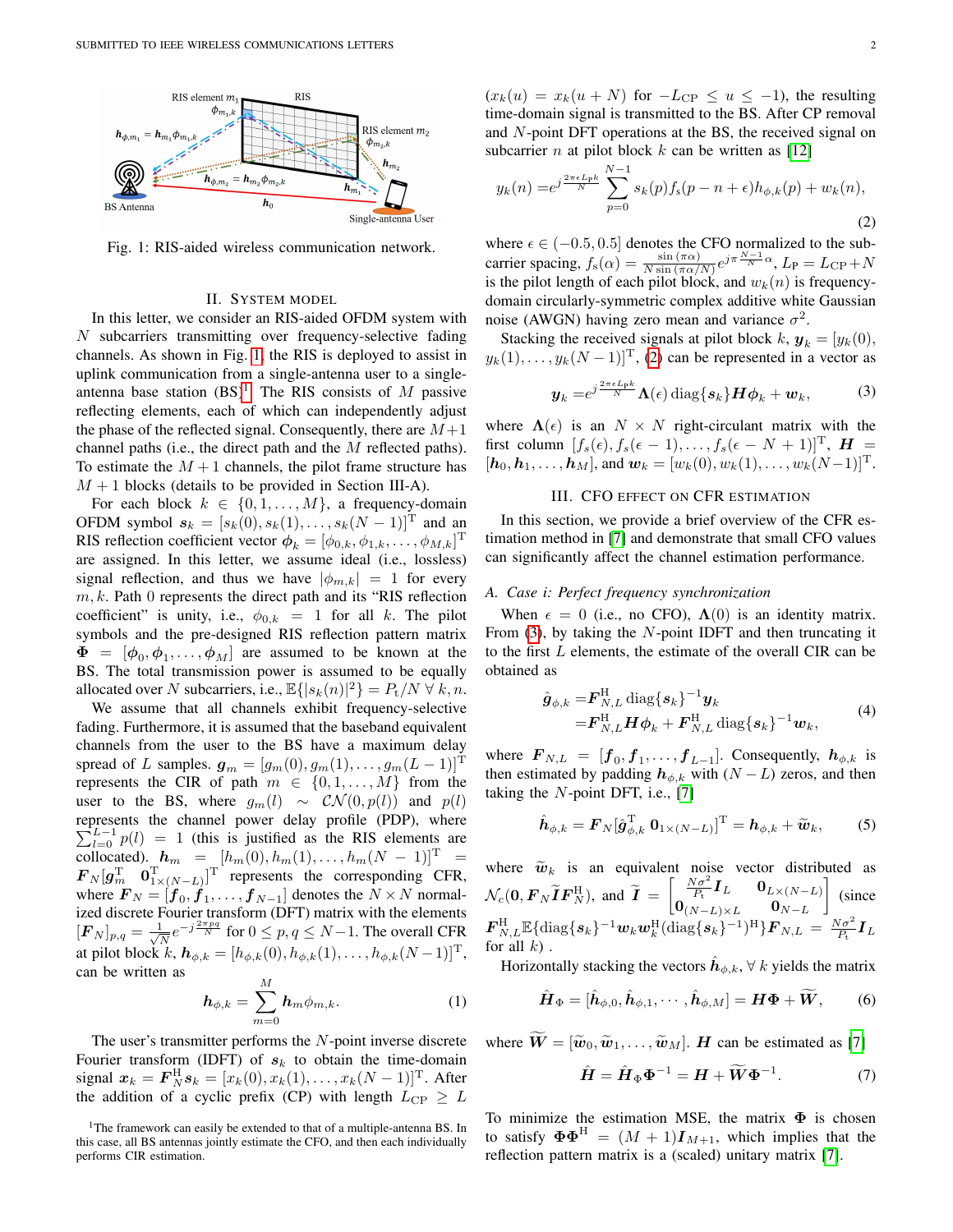# *B. Case ii: Imperfect frequency synchronization*

In the presence of CFO ( $\epsilon \neq 0$ ), the expression [\(5\)](#page-1-4) becomes

$$
\hat{\boldsymbol{h}}_{\phi,k}(\epsilon) = \boldsymbol{F}_N[\hat{\boldsymbol{g}}_{\phi,k}(\epsilon)^{\mathrm{T}} \ \boldsymbol{0}_{1 \times (N-L)}]^{\mathrm{T}} = \boldsymbol{H}_k(\epsilon) \boldsymbol{\phi}_k + \widetilde{\boldsymbol{w}}_k.
$$
\n(8)

where  $\bm{H}_k(\epsilon) = e^{j\frac{2\pi\epsilon L_{\rm P}k}{N}} \text{diag}\{\bm{s}_k\}^{-1}\bm{\Lambda}(\epsilon) \text{diag}\{\bm{s}_k\}\bm{H}$ . Horizontally stacking the vectors  $\hat{h}_{\phi,k}(\epsilon)$  for all k yields the matrix

$$
\hat{\boldsymbol{H}}_{\Phi}(\epsilon) = \boldsymbol{H}_{\Phi}(\epsilon) + \widetilde{\boldsymbol{W}}, \tag{9}
$$

where  $\boldsymbol{H}_{\Phi}(\epsilon) = [\boldsymbol{H}_0(\epsilon) \boldsymbol{\phi}_0, \boldsymbol{H}_1(\epsilon) \boldsymbol{\phi}_1, \dots, \boldsymbol{H}_M(\epsilon) \boldsymbol{\phi}_M].$ Therefore, in a similar fashion as in [\(7\)](#page-1-5), the channel matrix can be estimated as

$$
\hat{H} = \hat{H}_{\Phi}(\epsilon)\Phi^{-1} = H_{\Phi}(\epsilon)\Phi^{-1} + \widetilde{W}\Phi^{-1}.
$$
 (10)

<span id="page-2-1"></span>To simplify the MSE analysis, we assume phase-shift keying (PSK) modulated pilot symbols<sup>[2](#page-2-0)</sup>, i.e.,  $|s_k(n)|^2 = 1$  for all k and n. Since  $\mathbf{\Phi} \mathbf{\Phi}^{\text{H}} = (M+1) \mathbf{I}_{M+1}$ , the normalized MSE (NMSE) of the CFR estimation in [\(10\)](#page-2-1) can be written as

<span id="page-2-3"></span>
$$
\frac{\mathbb{E}\{\|\boldsymbol{H}-\hat{\boldsymbol{H}}\|^2\}}{\mathbb{E}\{\|\boldsymbol{H}\|^2\}} = \frac{1}{N(M+1)} (\mathbb{E}\{\|\widetilde{\boldsymbol{W}}\boldsymbol{\Phi}^{-1}\|^2\} + \mathbb{E}\{\|\boldsymbol{H}\|^2\} \n+ \mathbb{E}\{\|\boldsymbol{H}_{\Phi}(\epsilon)\boldsymbol{\Phi}^{-1}\|^2\} - 2\Re\{\mathbb{E}\{\text{Tr}(\boldsymbol{H}^{\text{H}}\boldsymbol{H}_{\Phi}(\epsilon)\boldsymbol{\Phi}^{-1})\}\}) \n= \frac{\sigma^2 L}{N(M+1)} + 1 + 1 - \frac{2}{M+1}\Re\left\{f_s(\epsilon)\sum_{m=0}^{M} e^{j\frac{2\pi\epsilon L_{\text{P}}m}{N}}\right\} \n= \frac{\sigma^2 L}{N(M+1)} + 2 - \frac{2\sin(\pi\epsilon)}{N\sin(\pi\epsilon/N)}\frac{\sin((M+1)\pi\epsilon L_{\text{P}}/N)}{(M+1)\sin(\pi\epsilon L_{\text{P}}/N)} \n\times \cos(\pi\epsilon (ML_{\text{P}}+N-1)/N)],
$$
\n(11)

where  $\mathbb{E}\{\|\widetilde{\boldsymbol{W}}\boldsymbol{\Phi}^{-1}\|^2\} = \sigma^2 L$ ,  $\mathbb{E}\{\|\boldsymbol{H}\|^2\} = N(M+1)$ ,  $\mathbb{E}\{\|\boldsymbol{H}_{\Phi}(\epsilon)\boldsymbol{\Phi}^{-1}\|^2\} = N(M\!+\!1), \ \mathbb{E}\{\text{Tr}\{\boldsymbol{H}^{\text{H}}\boldsymbol{H}_{\Phi}(\epsilon)\boldsymbol{\Phi}^{-1}\}\} =$  $f_s(\epsilon)N \sum_{m=0}^{M} e^{j\frac{2\pi\epsilon Lpm}{N}},$  and  $\Re{\{\mathbb{E}\{\text{Tr}(\boldsymbol{H}^{\text{H}}\boldsymbol{H}_{\Phi}(\epsilon)\boldsymbol{\Phi}^{-1})\}\}}$  $\Re\left\{f_s(\epsilon)N\sum_{m=0}^M e^{j\frac{2\pi\epsilon L_{\rm P}m}{N}}\right\} = \frac{\sin\left(\pi\epsilon\right)}{\sin\left(\pi\epsilon/N\right)}$  $\frac{\sin (\pi \epsilon)}{\sin (\pi \epsilon/N)} \frac{\sin ((M+1) \pi \epsilon L_{\rm P}/N)}{\sin (\pi \epsilon L_{\rm P}/N)}$  $\sin\left(\pi\epsilon L_{\rm P}/N\right)$  $\times \cos(\pi \epsilon (ML_P + N - 1)/N).$ 

In Fig. [2,](#page-2-2) we show the NMSE performance in the presence of CFO as a function of the number of RIS elements M. In the simulation setup, the parameters are  $N = 64$ ,  $L = 8$ ,  $L_{CP} =$ 10. The PDP is given by  $p(l) = e^{-\alpha l}/(\sum_{l=0}^{L-1} e^{-\alpha l}), l =$  $0, \ldots, L-1$  with  $\alpha = 1/3$ . The pilot symbols are chosen from the QPSK symbol alphabet. In the absence of CFO, the NMSE improves monotonically by increasing M. This is because in this case only the last term in [\(11\)](#page-2-3) is nonzero, and this term (which is due to noise) decreases with increasing  $M$ . In the presence of CFO, the noise contribution dominates the NMSE behavior for small values of  $M$ . As the number RIS elements M increases, the noise contribution decreases; however, there is a value of  $M$  at which the NMSE begins to increase due to the appearance of  $(M + 1)$  in the denominator of the second term in [\(11\)](#page-2-3) (eventually converging to  $NMSE = 2$  as  $M \to \infty$ ). This effect occurs earlier for larger  $\epsilon$ . Moreover, for practical RIS configurations (large  $M$ ), channel estimation becomes inaccurate even for very small CFO values. Therefore,

<span id="page-2-2"></span>

Fig. 2: Normalized MSE performance as given by [\(11\)](#page-2-3) for different values of M. Here  $N = 64$ ,  $L = 8$ , and  $L_{CP} = 10$ .

the CFO needs to be accurately estimated and compensated for RIS-aided OFDM systems.

# IV. PROPOSED JOINT CFO AND CIR ESTIMATION METHOD

In this section, we propose a joint CFO and CIR estimation method for RIS-aided OFDM systems. First, the CFO is estimated from the correlation of the time-domain received signal. Then, after compensating the estimated CFO, the CIRs of all paths are jointly estimated using a least-squares based approach. The key feature is that all received pilot samples for channel estimation are also used for CFO estimation.

# *A. Correlation-based CFO estimation*

The time-domain pilot sequence  $x_k$  of length N is divided into  $N<sub>s</sub>$  consecutive subsequences of length  $L$  (here we assume that  $N/L = N_s \in \mathbb{Z}$  and  $N_s \geq 2$ ). The first  $N_z$  subsequences (each of which is equal to the length-L sequence  $z_k$ ) are used for CFO/CIR estimation, and the following  $N_d = N_s - N_z$ subsequences (the *i*-th being denoted by  $d_{k,i}$ ) are used for data transmission, i.e.,  $x_k = [z_k^{\text{T}}, z_k^{\text{T}}, \dots, z_k^{\text{T}}, d_{k,1}^{\text{T}}, d_{k,2}^{\text{T}}, \dots,$  $\bm{d}_{k,N_\text{d}}^\text{T}]^\text{T}.$ 

The time-domain received signal at discrete time  $u$  of pilot block  $k$ , after CP removal, can be written as [\[12\]](#page-4-11)

$$
r_k(u) = e^{j\frac{2\pi\epsilon(L_P k + u)}{N}} \sum_{m=0}^{M} \breve{r}_{k,m}(u)\phi_{m,k} + v_k(u), \qquad (12)
$$

where  $r_k = F_{N}^{\text{H}} y_k = [r_k(0), r_k(1), \dots, r_k(N-1)]^{\text{T}}$ ,  $\tilde{r}_{k,m}(u) = \sum_{l=0}^{L-1} x_k(((u-l))_L)g_m(l)$ , which represents the time-domain received signal via RIS element  $m$  when there is no CFO or phase shift, and  $v_k = F_N^H w_k$  =  $[v_k(0), v_k(1), \ldots, v_k(N-1)]^{\mathrm{T}}$ .

The value of  $\epsilon$  can be estimated by averaging the correlation of  $r_k(t)$  and  $r_k(t+L)$  for  $t \in \{L-1, L, \ldots, (N_{z}-1)L-1\}$ and  $k \in \{0, 1, \ldots, M\}$ . The correlation of samples  $r_k(t)$  and  $r_k(t + L)$  can be calculated as

$$
R_{k,t}(L) = r_k(t)r_k^*(t+L) = e^{-j\frac{2\pi\epsilon L}{N}}C_{k,t}(L) + V_{k,t}(L),
$$
 (13)  
where  $C_{k,t}(L) = \sum_{m_1=0}^{M} \breve{r}_{k,m_1}(t)\phi_{m_1,k} \sum_{m_2=0}^{M} \breve{r}_{k,m_2}^*(t+L)$   
 $\phi_{m_2,k}^*$ , which represents the useful signal, and

<span id="page-2-0"></span><sup>2</sup>A closed-form expression for the MSE can be obtained for any 2 dimensional modulation scheme; however, the expression is more complex, and thus not as easy to obtain insights from, in the general case.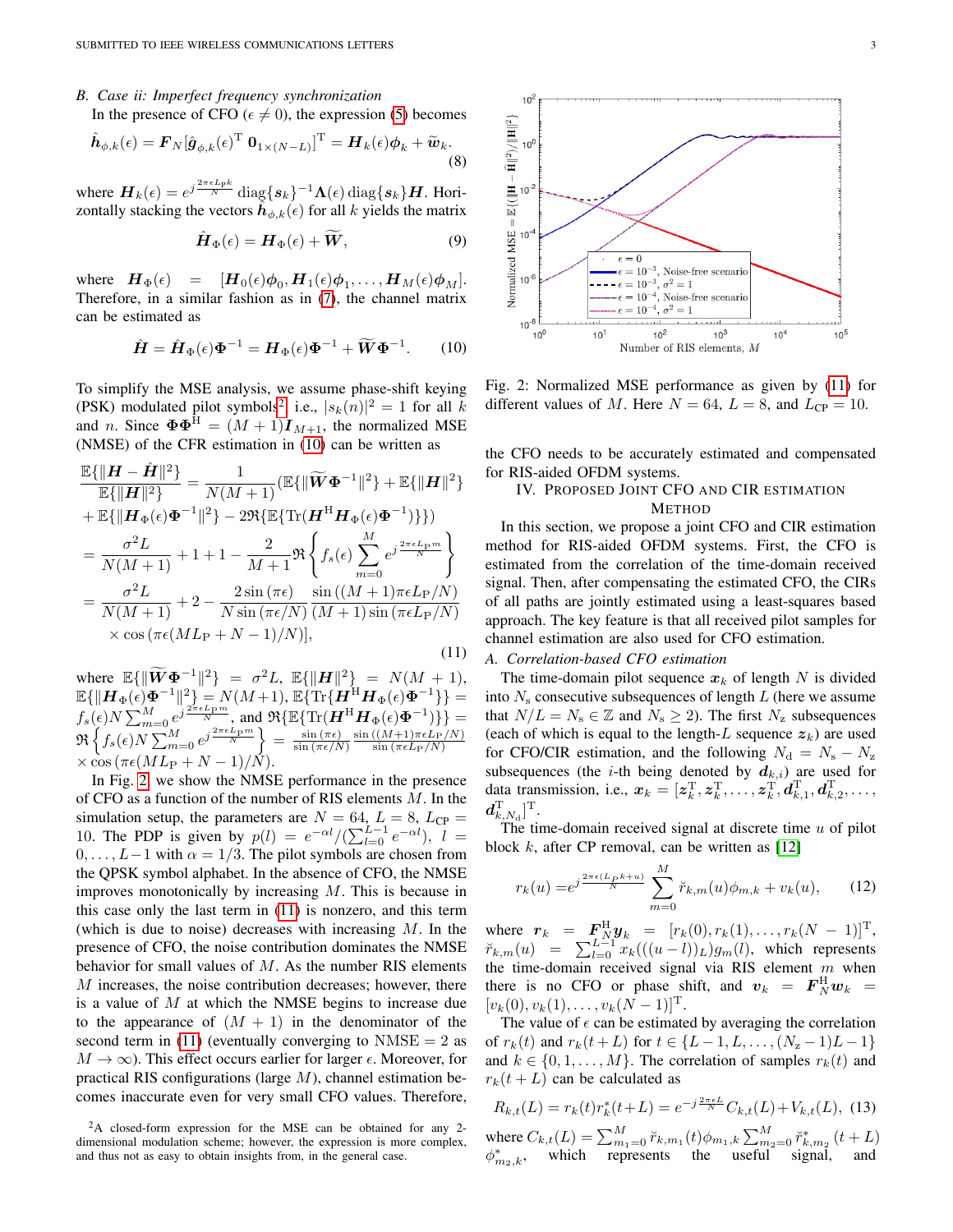$V_{k,t}(L) = v_k(t)e^{-j\frac{2\pi\epsilon(L_{\rm P}k+t+L)}{N}}\sum_{m_2=0}^{M} \breve{r}_{k,m_2}^*(t+L)\phi_{m_2,k}^*$  $v_k^*(t+L)e^{j\frac{2\pi\epsilon(L_{\rm P}k+t)}{N}}\sum_{m_1=0}^M \breve{r}_{k,m_1}(t)\phi_{m_1,k}+v_k(t)v_k^*(t+L)$ is the noise term.

Averaging  $R_{k,t}(L)$  over all t and k, we obtain

$$
R = \frac{1}{((N_{\mathbf{z}} - 2)L + 1)(M + 1)} \sum_{k=0}^{M} \sum_{t=L-1}^{(N_{\mathbf{z}} - 1)L - 1} R_{k,t}(L)
$$
  
=  $e^{-j\frac{2\pi\epsilon L}{N}} C + V,$  (14)

where  $C = \frac{1}{((N_{z}-2)L+1)(M+1)} \sum_{k=0}^{M} \sum_{t=L-1}^{(N_{z}-1)L-1} C_{k,t}(L)$ and  $V = \frac{1}{((N_{z}-2)L+1)(M+1)} \sum_{k=0}^{M} \sum_{t=L-1}^{(N_{z}-1)L-1} V_{k,t}(L)$ .

Since  $x_k(t+L) = x_k(t)$ , based on the definition of  $\breve{r}_{k,m}(u)$ , we have  $\breve{r}_{k,m}(t + L) = \breve{r}_{k,m}(t)$ . Therefore, it is easy to show that  $C_{k,t}^*(L) = C_{k,t}(L)$ , i.e.,  $C_{k,t}(L)$  and C are real numbers. Since the noise term V converges to 0 due to averaging,  $\epsilon$  can be estimated as  $\hat{\epsilon} = -\frac{N \angle R}{2\pi L}$ .

## *B. Least-squares CIR estimation*

In this phase, the CFO is first compensated to produce

$$
\widetilde{r}_k(u) = e^{-j\frac{2\pi\hat{\epsilon}(L_p k + u)}{N}} r_k(u). \tag{15}
$$

The CFO-compensated time-domain received signal at pilot block  $k$  can be written as

$$
\widetilde{\boldsymbol{r}}_k = \text{diag}\{\boldsymbol{\rho}_{\epsilon,k}\} \boldsymbol{X}_k \boldsymbol{g}_{\phi,k} + \widetilde{\boldsymbol{v}}_k,\tag{16}
$$

<span id="page-3-0"></span>where  $\widetilde{r}_k = [\widetilde{r}_k(0), \widetilde{r}_k(1), \dots, \widetilde{r}_k(N-1)]^{\mathrm{T}}, \ \rho_{\epsilon,k}(u) = e^{j\frac{2\pi(\epsilon-\epsilon)(L_p k + u)}{N}}, \ \rho_{\epsilon,k} = [\rho_{\epsilon,k}(0), \rho_{\epsilon,k}(1), \dots, \rho_{\epsilon,k}(N-1)]^{\mathrm{T}},$  $X_k$  is an  $N^* \times L$  matrix whose  $(u, l)$ -entry is given by  $x_k(((u - l))_N)$ , where  $u, l \geq 0$ ,  ${\boldsymbol g}_{\phi,k} \ \ = \ \ [g_{\phi,k}(0), g_{\phi,k}(1), \ldots, g_{\phi,k}(L \ - \ 1)]^{\rm T}, \ \ g_{\phi,k}(l) \ \ =$  $\sum_{k=0}^{M} g_m(l) \phi_{m,k}, \widetilde{\mathbf{v}}_k = [\widetilde{v}_k(0), \widetilde{v}_k(1), \ldots, \widetilde{v}_k(N-1)]^{\mathrm{T}}$  and  $\widetilde{v}_k(u) = e^{-j\frac{2\pi\hat{\epsilon}(L_p k+u)}{N}} v_k(u).$ <br>When  $\hat{\epsilon} \approx \epsilon$  (diagram)

When  $\hat{\epsilon} \approx \epsilon$  (diag $\{\rho_{\epsilon,k}\} \approx I_N$ ), [\(16\)](#page-3-0) can be written as

$$
\widetilde{r}_k \approx I_N X_k \mathbf{g}_{\phi,k} + \widetilde{v}_k = X_k \mathbf{g}_{\phi,k} + \widetilde{v}_k. \tag{17}
$$

We may write  $X_k = [\mathbf{X}_{k,1}^{\mathrm{T}}, \mathbf{X}_{k,2}^{\mathrm{T}}, \dots, \mathbf{X}_{k,N_s}^{\mathrm{T}}]^{\mathrm{T}}, \widetilde{\boldsymbol{r}}_k = \Gamma$  $[\widetilde{r}_{k,1}^{\mathrm{T}}, \widetilde{r}_{k,2}^{\mathrm{T}}, \ldots, \widetilde{r}_{k,N_{\mathrm{s}}}^{\mathrm{T}}]^{\mathrm{T}}$  and  $\widetilde{v}_{k} = [\widetilde{v}_{k,1}^{\mathrm{T}}, \widetilde{v}_{k,2}^{\mathrm{T}}, \ldots, \widetilde{v}_{k,N_{\mathrm{s}}}^{\mathrm{T}}]^{\mathrm{T}}$ ,<br>where  $\mathbf{X}_{k}$ , is an  $I \times I$  matrix each  $\widetilde{x}_{k}$ , and  $\widetilde{x}_{k}$ , is an where  $X_{k,i}$  is an  $L \times L$  matrix, each  $\widetilde{r}_{k,n_s}$  and  $\widetilde{v}_{k,n_s}$  is an  $L \times 1$  vector. Because of the periodicity of  $N, L$  semples of  $L \times 1$  vector. Because of the periodicity of  $N_zL$  samples of  $x_k$ ,  $X_{k,i} = Z_k$  for  $i \in \{2, 3, \ldots, N_z\}$ , whose  $(u, l)$ -entry is given by  $z_k(((u-l))_L)$ , where  $u, l \geq 0$ . The  $N_z - 1$  vectors  $\widetilde{r}_k$  can then be averaged to obtain

<span id="page-3-4"></span>
$$
\bar{\boldsymbol{r}}_k = \frac{1}{N_\mathrm{z}-1} \sum_{n_\mathrm{s}=2}^{N_\mathrm{z}} \widetilde{\boldsymbol{r}}_{k,n_\mathrm{s}} = \boldsymbol{Z}_k \boldsymbol{g}_{\phi,k} + \bar{\boldsymbol{v}}_k, \qquad (18)
$$

where  $\bar{v}_k = \frac{1}{N_z-1} \sum_{n_s=2}^{N_z} \tilde{v}_{k,n_s}$ . Therefore,  $g_{\phi,k}$  can be estimated as

$$
\hat{\boldsymbol{g}}_{\phi,k} = \boldsymbol{Z}_k^{-1} \bar{\boldsymbol{r}}_k = \boldsymbol{g}_{\phi,k} + \boldsymbol{Z}_k^{-1} \bar{\boldsymbol{v}}_k. \tag{19}
$$

By horizontally stacking  $\hat{g}_{\phi,k}$  over all pilot blocks into a matrix  $\hat{G}_{\Phi}$ , we obtain

$$
\hat{\boldsymbol{G}}_{\Phi} = [\hat{\boldsymbol{g}}_{\phi,0}, \hat{\boldsymbol{g}}_{\phi,1}, \cdots, \hat{\boldsymbol{g}}_{\phi,M}] = \boldsymbol{G}\boldsymbol{\Phi} + \bar{\boldsymbol{V}},\qquad(20)
$$

where 
$$
G = [g_0, g_1, \dots, g_M]
$$
, and  $\bar{V} = [X_{0,L}^{-1}\bar{v}_{0,L}, X_{1,L}^{-1}\bar{v}_{1,L}, \dots, X_{M,L}^{-1}\bar{v}_{M,L}].$ 

<span id="page-3-3"></span>

Fig. 3: Variation of the computational complexity with the number of RIS elements M.

Consequently, the CIR matrix  $G$  can be estimated as

$$
\hat{G} = \hat{G}_{\Phi} \Phi^{-1} = G + \bar{V} \Phi^{-1}.
$$
 (21)

Since  $\mathbb{E}\{\|\bar{\mathbf{V}}\Phi^{-1}\|^2\} = \frac{\sigma^2}{(N-2)^2}$  $\frac{\sigma^2}{(N_{\rm z}-2)L+1}\sum_{k=0}^{M}\mathbb{E}\left\{\|{\bm{Z}}_k^{-1}\|^2\right\},\;$  the effect of noise on the MSE decreases with increasing  $N_z$ . Therefore, given a fixed channel length, the MSE performance is improved as  $N_z$  is increased.

# *C. Complexity analysis and comparison*

In this subsection, we analyze and compare the computational complexity of the proposed CFO/CIR estimation method with the method in [\[7\]](#page-4-7) in terms of the number of complex multiplications.

The computational complexity of the CFR estimation method of [\[7\]](#page-4-7) (expressed in [\(7\)](#page-1-5)) is given by

<span id="page-3-1"></span>
$$
C_{\text{CFR}} = \mathcal{O}((LN_{\text{p}}^2 + N^2)M + NM^2 + M^3),\tag{22}
$$

where  $N_{\rm p}$  is the number of subcarriers used for CFR estimation [\[7\]](#page-4-7).

<span id="page-3-2"></span>CFO/CIR estimation method in this letter can be calculated as  

$$
C_{\text{joint}} = C_{\text{CPO}} + C_{\text{CIR}} = \mathcal{O}((LN_{\rm z} + L^2)M + LM^2 + M^3), (23)
$$

The total computational complexity of the proposed joint

where  $C_{\text{CFO}} = \mathcal{O}(LN_{\text{z}}M)$  and  $C_{\text{CIR}} = \mathcal{O}((L^2 + N_{\text{z}})M +$  $LM^2 + M^3$ ) represent the complexity of the each proposed CFO estimation and CIR estimation method, respectively.

The expressions [\(22\)](#page-3-1) and [\(23\)](#page-3-2) show that the computational complexities of both channel estimation methods for RISaided networks increase rapidly with  $M$ , which is usually large. However, the computational complexity of the proposed method is significantly lower than that of the CFR estimation method in [\[7\]](#page-4-7) for the same values of  $M$  and  $N$ , as shown in Fig. [3.](#page-3-3) This is due to the fact that the number of parameters to be estimated in the time domain is significantly lower than in the frequency domain  $(L \ll N)$ , i.e.,  $C_{CIR} \ll C_{CFR}$ . In practical applications, the channel length is usually approximately equal to 10% of the number of subcarriers. In this case, the proposed method leads to approximately 1000 times lower complexity than the CFR estimation method for  $M = 100$ .